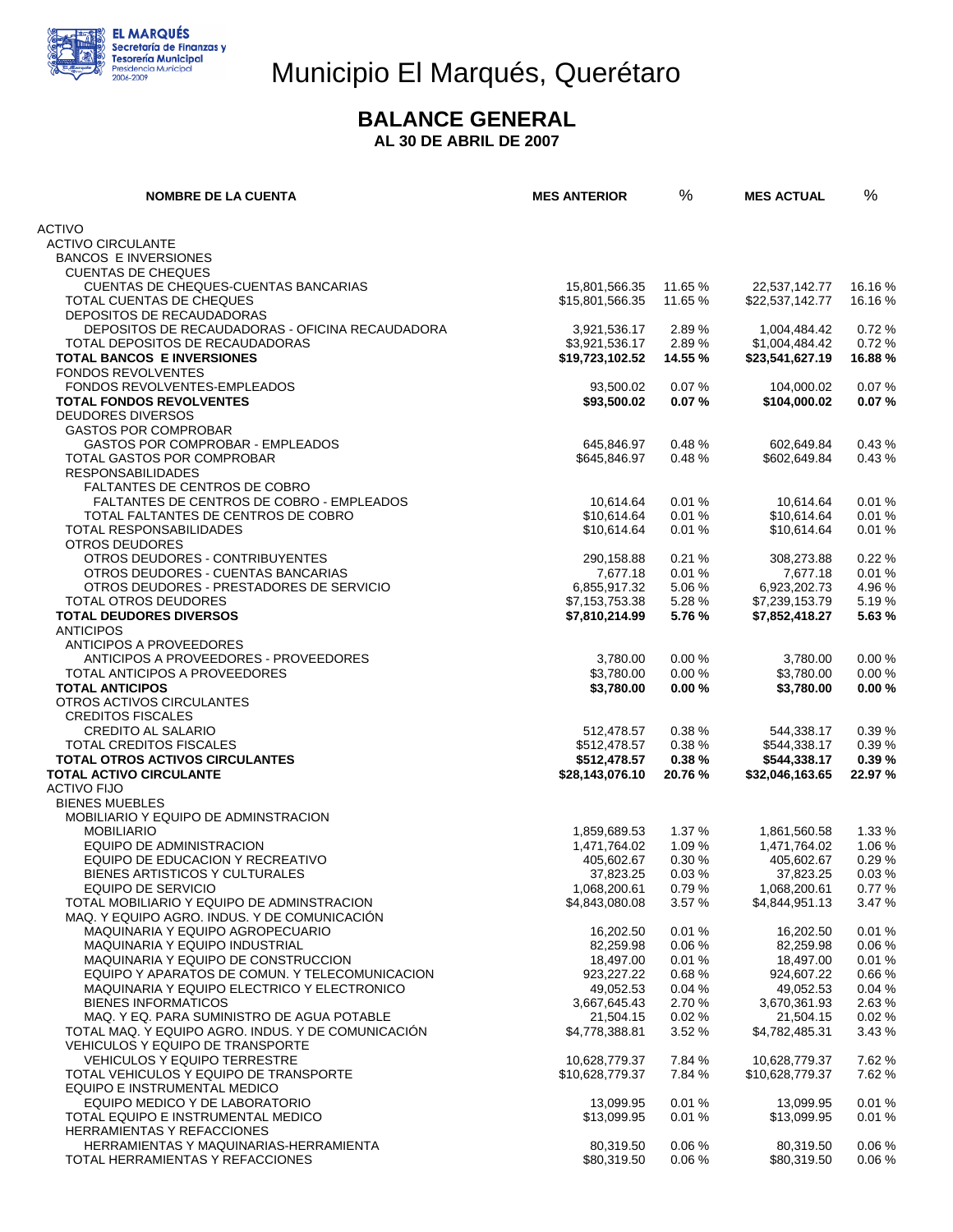

# Municipio El Marqués, Querétaro

### **BALANCE GENERAL**

 **AL 30 DE ABRIL DE 2007** 

| <b>NOMBRE DE LA CUENTA</b>                              | <b>MES ANTERIOR</b> | %        | <b>MES ACTUAL</b> | %        |
|---------------------------------------------------------|---------------------|----------|-------------------|----------|
| <b>TOTAL BIENES MUEBLES</b>                             | \$20,343,667.71     | 15.00 %  | \$20,349,635.26   | 14.59 %  |
| <b>BIENES INMUEBLES</b>                                 |                     |          |                   |          |
| BIENES INMUEBLES DEL DOMINIO PUBLICO                    |                     |          |                   |          |
| EDIFICIOS Y LOCALES (D.PUBLICO)                         | 5,701,692.00        | 4.21 %   | 5,701,692.00      | 4.09%    |
| TERRENOS (D.PUBLICO)                                    | 73.483.013.09       | 54.19 %  | 73,483,013.09     | 52.68%   |
| TOTAL BIENES INMUEBLES DEL DOMINIO PUBLICO              | \$79,184,705.09     | 58.40 %  | \$79,184,705.09   | 56.76 %  |
| BIENES INMUEBLES DEL DOMINIO PRIVADO                    |                     |          |                   |          |
| TERRENOS (D.PRIVADO)                                    | 7,918,597.28        | 5.84 %   | 7,918,597.28      | 5.68%    |
| TOTAL BIENES INMUEBLES DEL DOMINIO PRIVADO              | \$7,918,597.28      | 5.84 %   | \$7,918,597.28    | 5.68%    |
| <b>TOTAL BIENES INMUEBLES</b>                           | \$87,103,302.37     | 64.24 %  | \$87,103,302.37   | 62.44 %  |
| <b>TOTAL ACTIVO FIJO</b>                                | \$107,446,970.08    | 79.24 %  | \$107,452,937.63  | 77.03%   |
| <b>ACTIVO DIFERIDO</b>                                  |                     |          |                   |          |
| DEPOSITOS EN GARANTIA                                   |                     |          |                   |          |
| DEPOSITOS EN GARANTIA - OTROS                           | 250.00              | 0.00%    | 250.00            | 0.00%    |
| <b>TOTAL DEPOSITOS EN GARANTIA</b>                      | \$250.00            | 0.00%    | \$250.00          | 0.00%    |
| <b>TOTAL ACTIVO DIFERIDO</b>                            | \$250.00            | 0.00%    | \$250.00          | 0.00%    |
| <b>TOTAL ACTIVO</b>                                     | \$135,590,296.18    | 100.00%  | \$139,499,351.28  | 100.00%  |
| PASIVO Y PATRIMONIO                                     |                     |          |                   |          |
| PASIVO A CORTO PLAZO                                    |                     |          |                   |          |
| <b>CUENTAS POR PAGAR</b>                                |                     |          |                   |          |
| <b>CUENTAS POR PAGAR PROGRAMADAS</b>                    |                     |          |                   |          |
| CUENTAS POR PAGAR PROGRAMADAS - APOYOS                  | 87,821.10           | 0.06%    | 93,571.10         | 0.07%    |
| CUENTAS POR PAGAR PROGRAMADAS - CONTRATISTAS            | 270,902.48          | 0.20%    | 505,156.15        | 0.36%    |
| CUENTAS POR PAGAR PROGRAMADAS - CONTRIBUYENTES          | 317.70              | 0.00%    | 317.70            | 0.00%    |
| CUENTAS POR PAGAR PROGRAMADAS - DEPENDENCIAS EXTERNAS   | 11,925,405.37       | 8.80%    | 11,925,405.37     | 8.55%    |
| CUENTAS POR PAGAR PROGRAMADAS - EMPLEADOS               | 2,428.23            | 0.00%    | 22,428.23         | 0.02%    |
| <b>CUENTAS POR PAGAR PROGRAMADAS - OTROS</b>            | 5,312,151.12        | 3.92%    | 5,312,151.12      | 3.81 %   |
| CUENTAS POR PAGAR PROGRAMADAS - PRESTADORES DE SERVICIO | 45,548.00           | 0.03%    | 55,692.62         | 0.04%    |
| CUENTAS POR PAGAR PROGRAMADAS - PROVEEDORES             | 264,281.34          | 0.19%    | 409,179.18        | 0.29%    |
| TOTAL CUENTAS POR PAGAR PROGRAMADAS                     | \$17,908,855.34     | 13.21 %  | \$18,323,901.47   | 13.14 %  |
| CUENTAS POR PAGAR ACUMULADAS                            |                     |          |                   |          |
| RETENCIONES A EMPLEADOS                                 |                     |          |                   |          |
| RETENCIONES FISCALES A EMPLEADOS                        |                     |          |                   |          |
| RETENCION I.S.P.T.                                      | 16,236,663.56       | 11.97 %  | 17,063,618.33     | 12.26 %  |
| TOTAL RETENCIONES FISCALES A EMPLEADOS                  | \$16,236,663.56     | 11.97 %  | \$17,063,618.33   | 12.23 %  |
| RETENCIONES POR PRESTACIONES                            |                     |          |                   |          |
| RETENCION CAJA AHORRO                                   | $-200.00$           | 0.00%    | $-200.00$         | 12.26 %  |
| TOTAL RETENCIONES POR PRESTACIONES                      | $-$200.00$          | 0.00%    | $-$200.00$        | 0.00%    |
| <b>PRESTAMOS</b>                                        |                     |          |                   |          |
| PRESTAMO CAJA DE AHORRO                                 | 7.524.69            | 0.01%    | 7,524.69          | 12.26 %  |
| <b>TOTAL PRESTAMOS</b>                                  | \$7,524.69          | 0.01%    | \$7,524.69        | 0.01%    |
| DESCUENTOS A TRABAJADORES                               |                     |          |                   |          |
| RETENCION PENSION ALIMENTICIA                           | $-7,177.03$         | $-0.01%$ | $-6,072.87$       | 12.26 %  |
| RETENCION SEGUROS DE VIDA                               | 996.78              | 0.00%    | 996.78            | 12.26 %  |
| RETENCION FONDO PARA LA SALUD                           | 37,145.88           | 0.03%    | 43,412.64         | 12.26 %  |
| TOTAL DESCUENTOS A TRABAJADORES                         | \$30,965.63         | 0.02%    | \$38,336.55       | 0.03%    |
| TOTAL RETENCIONES A EMPLEADOS                           | \$16,274,953.88     | 12.00 %  | \$17,109,279.57   | 12.26 %  |
| APORTACIONES PATRONALES                                 |                     |          |                   |          |
| APORTACIONES CAJA DE AHORRO                             | $-7.318.65$         | $-0.01%$ | $-7,318.65$       | $-0.01%$ |
| TOTAL APORTACIONES PATRONALES                           | $-$7,318.65$        | $-0.01%$ | $-$7,318.65$      | $-0.01%$ |
| <b>OTRAS RETENCIONES</b>                                |                     |          |                   |          |
| RETENCIONES FISCALES A TERCEROS                         |                     |          |                   |          |
| I.S.R. ARRENDAMIENTO                                    | $-20.10$            | 0.00%    | 779.90            | 1.09%    |
| I.S.R. HONORARIOS                                       | 4,821.15            | 0.00%    | 13,285.03         | 1.09 %   |
| TOTAL RETENCIONES FISCALES A TERCEROS                   | \$4,801.05          | 0.00%    | \$14,064.93       | 0.01%    |
| RETENCIONES OBRA PUBLICA                                |                     |          |                   |          |
| 2 AL MILLAR CNIC                                        | 1,489,214.93        | 1.10%    | 1,491,223.24      | 1.09%    |
| 5 AL MILLAR SECODAM                                     | 37,755.76           | 0.03%    | $-14,416.95$      | 1.09 %   |
| RETENCIONES POR FIANZAS                                 | 8.720.23            | 0.01%    | 8,720.23          | 1.09 %   |
| TOTAL RETENCIONES OBRA PUBLICA                          | \$1,535,690.92      | 1.13%    | \$1,485,526.52    | 1.06 %   |
| RETENCIONES POR MULTAS FEDERALES NO FISCALES            |                     |          |                   |          |
| ESTADO 8%                                               | 11,316.33           | 0.01%    | 11,316.33         | 1.09 %   |
| <b>FEDERACION 2%</b>                                    | 2,859.49            | 0.00%    | 2,859.49          | 1.09%    |
| TOTAL RETENCIONES POR MULTAS FEDERALES NO FISCALES      | \$14,175.82         | 0.01%    | \$14,175.82       | 0.01%    |
| TOTAL OTRAS RETENCIONES                                 | \$1,554,667.79      | 1.15%    | \$1,513,767.27    | 1.09%    |
| OBLIGACIONES DE LEY DE INGRESOS                         |                     |          |                   |          |